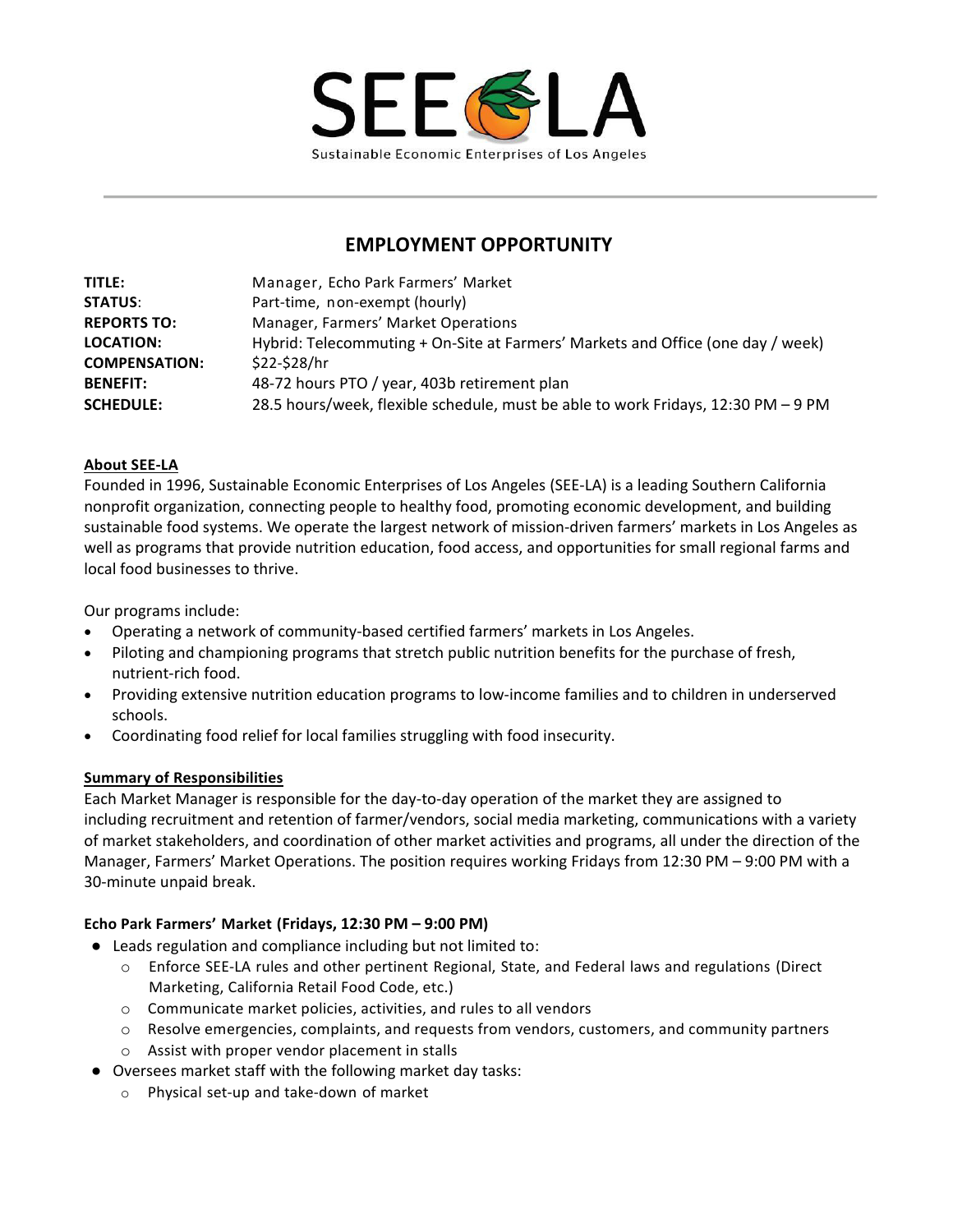- o Maintain market grounds
- $\circ$  Distribute Load Lists, market memos, and other market correspondence to market vendors
- o Maintain market supply inventory
- o Maintain, organize, and tidy up the market storage space
- o Operate information booth
- o Sell market / SEE-LA merchandise periodically
- $\circ$  Assure that the market site is clean once the market is closed, and vendors have left
- Facilitates effective market administration:
	- o Effectively facilitates vendor check out
	- o Update social media (Instagram feed and stories, Facebook, Twitter) with relevant market news, vendor updates, seasonal finds, etc.
	- o Provide support for special events such as food demonstrations, cultural celebrations, book signings, etc.
	- o Organize and maintain weekly market supplies

## **Office / Work from Home (2 weekdays)**

- Manage weekly market accounting and reconciling (in office required):
	- Process all load lists from the previous market day.
	- Reconcile and submit all forms of payment including cash, check, EBT, Market Match, and WIC.
	- Complete weekly market day sales and redemption reports.
	- Organize and replenish EBT / Market Match supplies.
- Communicate with vendors and market stakeholders regarding market policies, activities, and rules.
- Maintain vendor files and other administrative tasks as needed.
- Work with SEE-LA's Manager, Farmers' Market Operations to secure all necessary permits for operation of a Certified Farmers' Market.
- Collaborate with state and federal agencies to ensure vendor compliance as needed.
- Develop digital and print promotional materials.
- Promote the farmers' market on social media and within the community, including presentations to schools, local businesses, churches, and other community-based organizations.
- Coordinate community events to be held at the market such as book signings, food demos, etc.
- Interface with community leaders, elected officials, and community stakeholders.
- Attend SEE-LA staff meetings Tuesday afternoons and trainings as required.
- Organize and attend farm, kitchen and studio visits as needed.
- Participate in SEE-LA Farmers' Market Operations and other SEE-LA initiatives:
	- Attend regular meetings including, but not limited to:
		- Weekly supervision meetings with Manager, Farmers' Market Operations
		- Farmers' Market Program Team Meetings every other week
		- Monthly SEE-LA staff meetings
		- Other meetings and trainings as required
- Participate in internal working groups and other collaborative activities as time permits
- Fundraise on behalf of SEE-LA

### **REQUIRED SKILLS AND EXPERIENCE:**

- A minimum of three (3) years of relevant professional experience (retail, customer service, non-profit programming, event planning, community organizing, etc.)
- A working knowledge of basic business and food retail operations, experience working with small- business owners, and/or past experience owning a small business.
- Experience with executing communications and community outreach strategies.